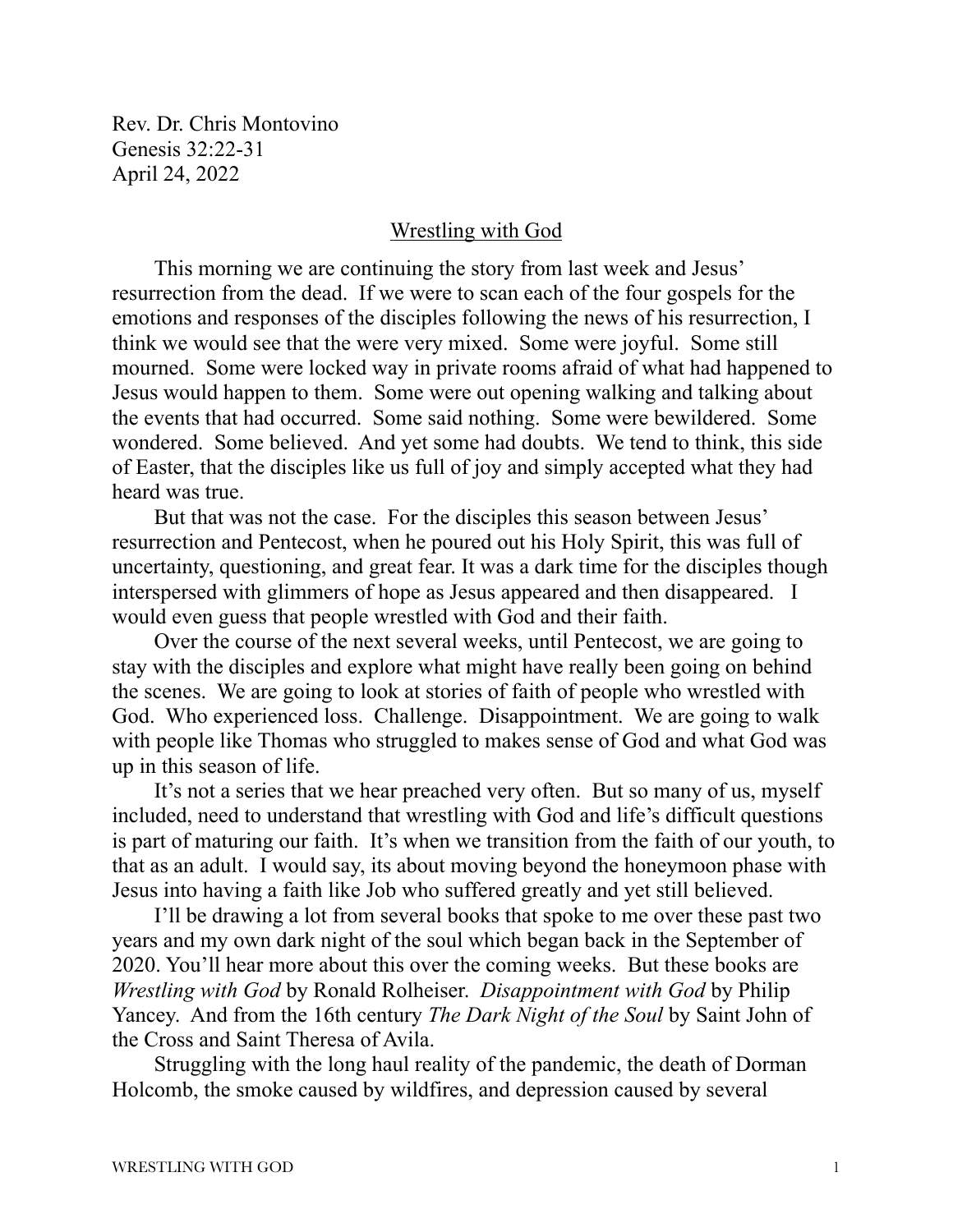personal situations, I was having a hard time understanding where God was in that season. God just seemed absent and unconcerned with what was going on around me. So I went to my spiritual director and described what I was feeling, or rather what I wasn't feeling. Was I losing my faith? Was God calling me out of the ministry? Or was there something else going on?

Morris said to me, "Chris, I think what you are experiencing is what is known as "The Dark Night of the Soul" where God seems hard to find but when your faith is stretched and matured beyond the giddy emotions of a new believer." The more I probed and learned about this dark night of the soul, the more I could confirm that yes indeed that is where I was, and have been ever since. So this in-between season of Easter and Pentecost feels very real to me. I feel more like a disciple of Jesus in that time more now than I ever have.

My hope is that as we explore this idea of wrestling with God together over the next couple of weeks, that we can learn more about God and our relationships with God...to prepare us for when, not if, we reach that dark night of the soul ourselves. So then we won't be frightened by it. We won't make rash decisions like leave the church. But we will embrace it like a friend who stays for howsoever long it chooses.

We are starting our journey this morning looking at the great story of our faith in Genesis when Jacob wrestled with God and won. To provide a little background and context for our story, Abraham had a son named Isaac and Isaac had two sons named Esau and Jacob. Esau was the older and Jacob the younger. But Jacob was more cunning than his older brother and cheated him out of his birthright as the older son. Jacob tricked his blind and dying father to bless him with the birthright that was to be for Esau. Needless to say, Esau was furious with Jacob and planned to kill him.

So Jacob fled his home and settled in Laban where he met his two wives Leah and Rachel and had his children. Jacob's flocks increased and Jacob planned to return home to make peace with his brother and settle back in his homeland. Before he met with his brother, Jacob had this encounter with God that changed him forever. No doubt he was afraid of what his brother would do to him when they met. No doubt he was also full of guilt and remorse for having tricked his father and brother.

This is where we pick up the story today. So join me as we read from Genesis 32:22-31 as we hear about Jacob's wrestling with God.

"**22** That night Jacob got up and took his two wives, his two female servants and his eleven sons and crossed the ford of the Jabbok. **23** After he had sent them across the stream, he sent over all his possessions. **24** So Jacob was left alone, and a man wrestled with him till daybreak. **25** When the man saw that he could not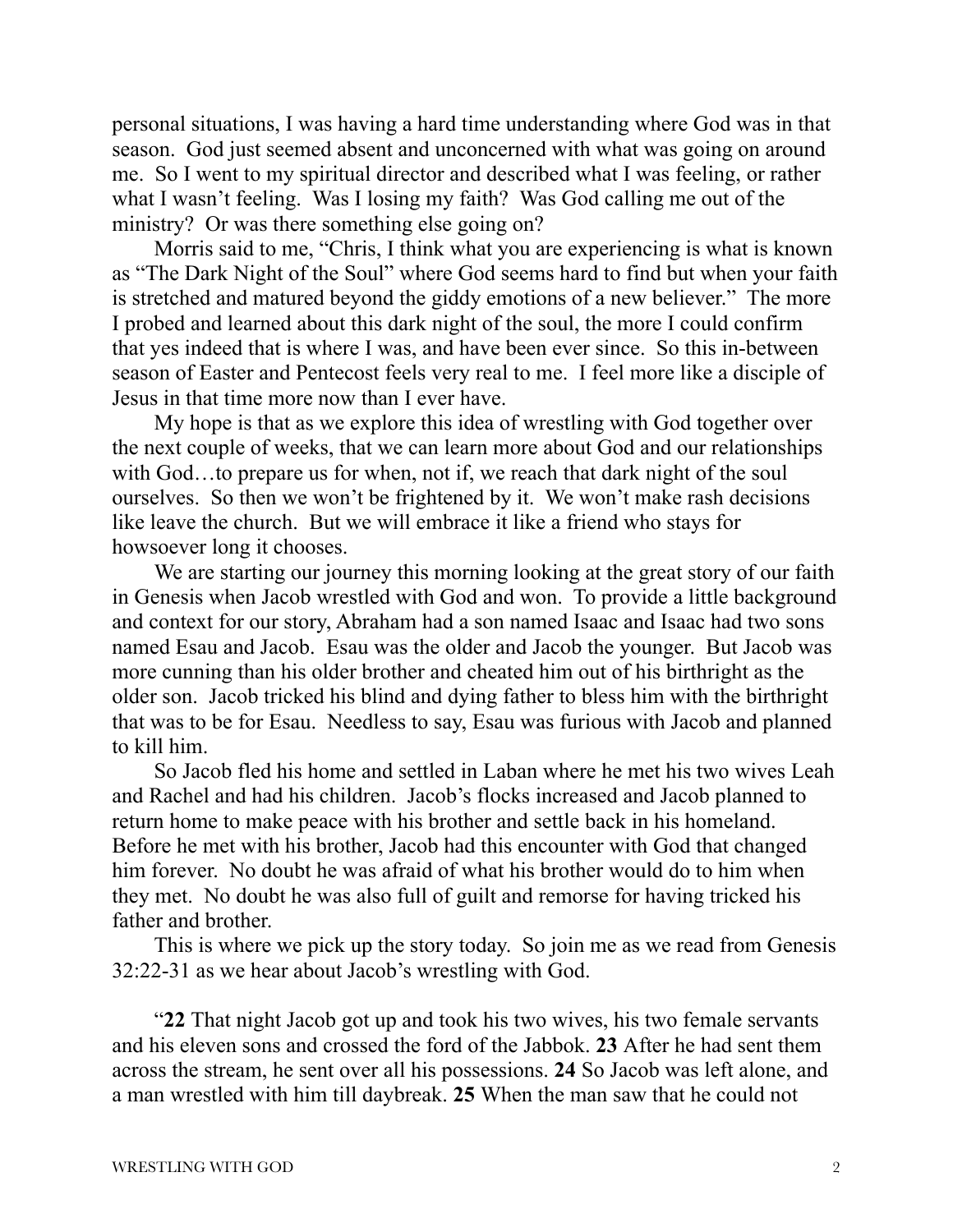overpower him, he touched the socket of Jacob's hip so that his hip was wrenched as he wrestled with the man. **26** Then the man said, "Let me go, for it is daybreak."

But Jacob replied, "I will not let you go unless you bless me."

**27** The man asked him, "What is your name?"

"Jacob," he answered.

**28** Then the man said, "Your name will no longer be Jacob, but Israel, because you have struggled with God and with humans and have overcome."

**29** Jacob said, "Please tell me your name."

But he replied, "Why do you ask my name?" Then he blessed him there.

**30** So Jacob called the place Peniel, saying, "It is because I saw God face to face, and yet my life was spared."

**31** The sun rose above him as he passed Peniel, and he was limping because of his hip."

Let us pray. Prayer of Illumination.

There are several things in this story that I want to lift up that I think will help us understand the dark night of the soul that Jacob encountered. He was alone. He was wrestling with his self and past choices long before God challenged him. Wrestling with God is multifaceted. There is a blessing in the wrestling. He was not the same person after his wrestling. Not only does it directly impact us, but it can have implications for our family, our friends, our community, and the world around us. And finally we see what God's ultimate goal was in wrestling Jacob… reconciliation between Jacob and his brother Esau.

First we see how Jacob was alone and vulnerable. No one knows best how to take us down than the enemy. And if the enemy can isolate us and make us think that we are all by ourselves, then it's a greater chance for our defeat. This is why we need good brothers and sisters in Christ who can walk with us through our dark night so that we don't make rash or stupid decisions. We need people physically around us, who know us, love us, and remind us of who we are in those moments when the enemy whispers lies in our ears.

As for me, my spiritual director was key in helping me understand what was going on in my relationship with God so that I did not panic or make rash decisions. I am also grateful for Erik and Erin Sutten, Cordell Beck, Sarah Shewbert, Nancy Bisbee and Phil Hickok. During the early months of the pandemic, we would gather on Wednesday evenings to record our online worship services. Erin Sutten often arranged dinners for us to share…at different tables, albeit. But these folks became my spiritual community who carry me through each week.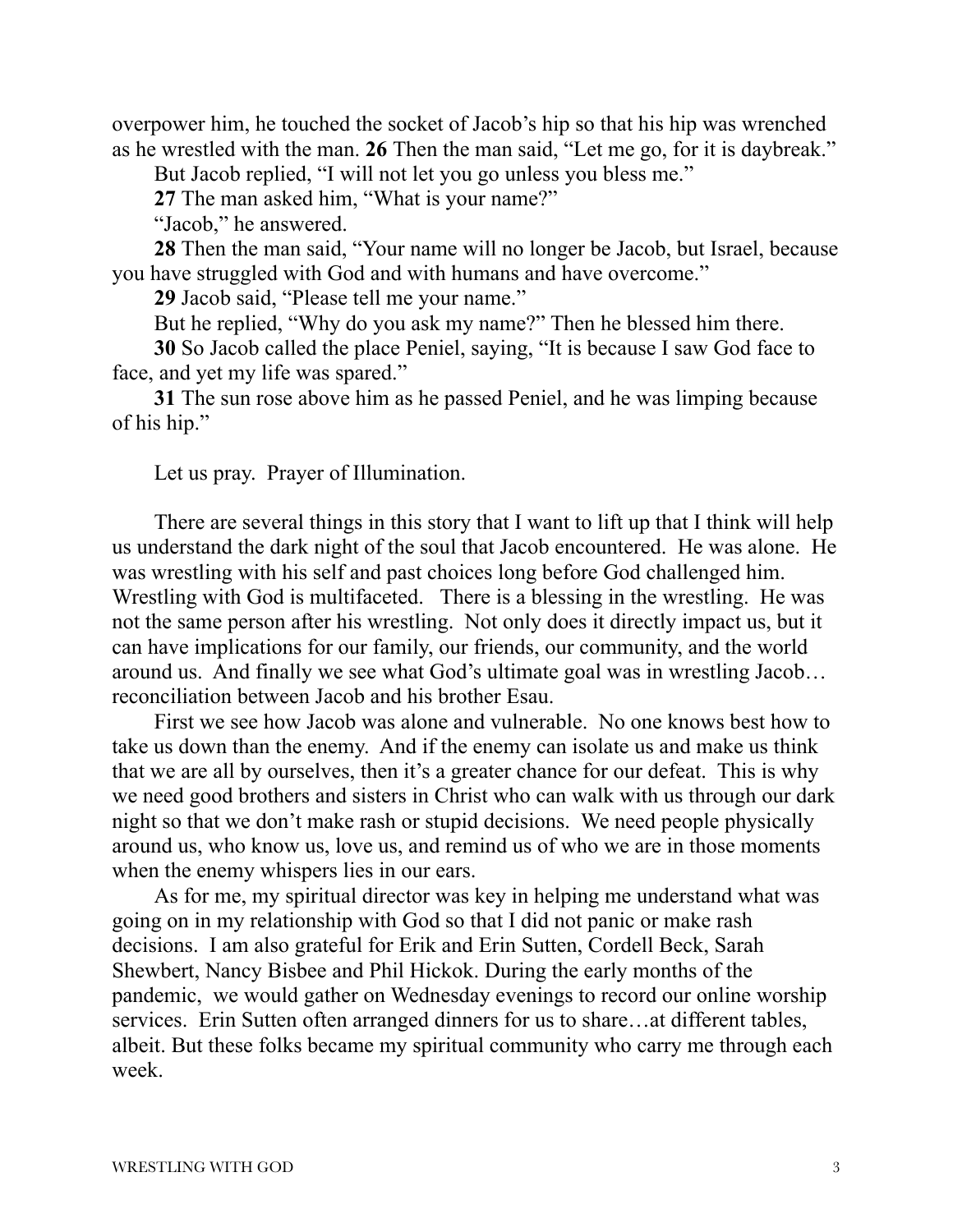Toward the end of Jesus' life he said, "A time is coming, and has come, when you will be scattered, each to his own home. You will leave me all alone. Yet I am not alone, for my Father is with me. I have told you these things, so that in me you may have peace. In this world, you will have trouble. But take heart! I have overcome the world."[1](#page-3-0)

<span id="page-3-2"></span>Though Jesus was deserted by his closest disciples, he knew that he would never be deserted by God the Father. We too can take comfort knowing that the Father is with us when we feel like we are vulnerable and all alone.

The wisdom writer of Ecclesiastes wrote, "Two are better than one, because they have a good return for their work: If one falls down, his friend can help him up! Also, if two lie down, they will keep warm. But how can one keep warm alone? Though may be overpowered, two can defend themselves. A cord of three strands is not easily broken.["2](#page-3-1)

<span id="page-3-3"></span>Second we see how Jacob's wrestling was not only with God but with his self and bad past choices. Remember the trauma he had experienced growing up, always feeling second in line to his older and obviously more macho brother Esau. Dad clearly favored him. Folks those kinds of scars don't often heal very easily this side of heaven and usually surface in the dark night of the soul. I can't express how important it is to have a spiritual director or good therapist who can help us make sense of these scars and how God might be working through them to lead us to a new self understanding and eventually healing.

Because the truth is that this kind of wrestling with God is not only spiritual, but it is highly emotional, relational, and physical as well. Jacob's wrestling took a toll on him. During the season of my depression, I struggled just to get out of bed in the mornings or find meaning in my day. Listening to my morning 360 Devotions were so important to start my day and then get in my garage for a workout. Being physically active helped get my seratonin and healthy hormones flowing so that I could think properly. I struggled to find joy in the things that usually lifted my spirits.

During the pandemic alcohol and drug use were at an all time high. The same was true with overdoes, suicide or thoughts of suicide, and people dealing with all sorts of mental illness. It was hard finding a good available therapist to talk with during this season.

Jacob's wrestling impacted his relationship with his family, most especially his brother Esau with whom he was estranged for many years. You got to know that the guilt and shame that Jacob had must have weighed him down for all that long.

<span id="page-3-0"></span>[<sup>1</sup>](#page-3-2) John 16:32-35

<span id="page-3-1"></span>[<sup>2</sup>](#page-3-3) Ecclesiastes 4:9-12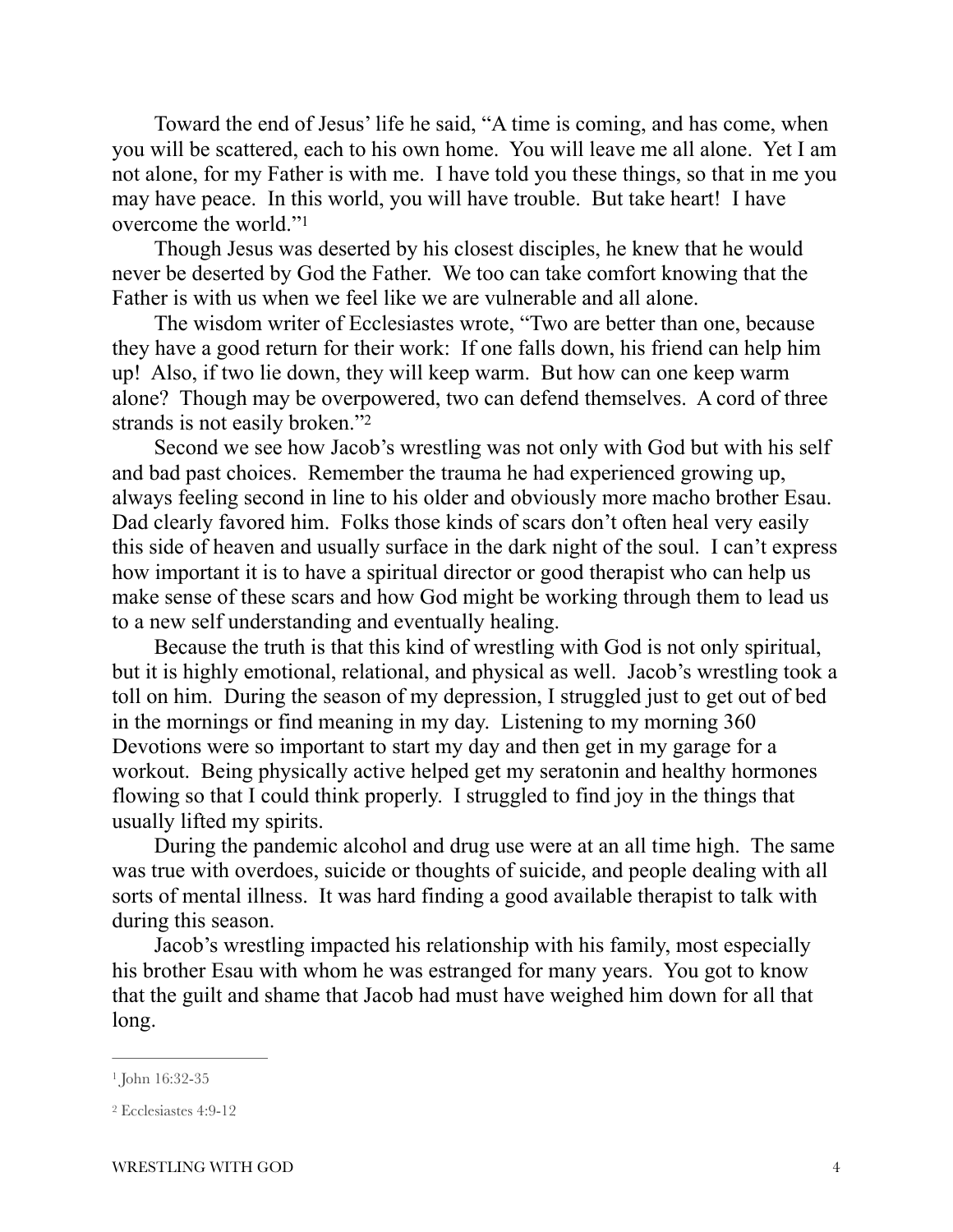All of this has impact on our physical wellbeing as well. Jacob was left with an injury to his hip and he limped on afterwards.

The Psalmist says, "My life is consumed by anguish and my years by groaning; my strength fails because of my affliction, and my bones grow weak. Because of all my enemies, I am the utter contempt of my neighbors; I am a dread to my friends - those who see me on the street flee from me. I am forgotten by them as though I were dead; I have become like broken pottery.["3](#page-4-0)

<span id="page-4-5"></span>But we also see that there was a blessing in wrestling with God.

Jacob was not the same person after his wrestling, as he was before. He is standing tall, though with a limp. He is more confident. He is ready to face his brother come what may. I wonder if some how he even had a more keen sense of God's presence which would always be with him. That he would never truly be alone again.

The Apostle Paul told the Roman Christians who lived through the dark season of Roman oppression, "Yet in all things we are more than conquerors who gives us strength."[4](#page-4-1)

<span id="page-4-9"></span><span id="page-4-8"></span><span id="page-4-7"></span><span id="page-4-6"></span>Jacob was also given a new name. A new identity.

In the same way we see how Saul who persecuted the early Church also was given the new name of Paul after he wrestled with Jesus. Ok maybe not a wrestling match like Jacob's but he clearly got his but whooped! Saul was knocked to the ground when he encountered the living Christ.<sup>[5](#page-4-2)</sup> I think it was this experience that later led Paul to proclaim to the Galatians, "I have been crucified with Christ and I no longer live, but Christ lives in me. The life I live in the body, I live by faith in the Son of God, who loved me and gave himself for me.["6](#page-4-3)

This same Paul also said, "We know that in all things God works for the good of those who love him, who have been called according to his purpose."<sup>[7](#page-4-4)</sup> Through the good, the bad, and the ugly. Even our sin and past poor decisions, God can turn around and use them for our good.

Jacob knew after the fact that it was God who he wrestled. It's not that Jacob was stronger than God, it's just that he persevered and overcame the test.

We also see how this experience had implications not only for Jacob, but also for his family, and for the entire nation of Israel who would be named after him. And we know that Israel as a nation that has continually struggled even still today.

<span id="page-4-0"></span>[<sup>3</sup>](#page-4-5) Psalm 31:10-12

<span id="page-4-1"></span>[<sup>4</sup>](#page-4-6) Romans 8:37

<span id="page-4-2"></span><sup>&</sup>lt;sup>[5](#page-4-7)</sup> See Acts 9 for Saul's conversion story.

<span id="page-4-3"></span>[<sup>6</sup>](#page-4-8) Galatians 2:20

<span id="page-4-4"></span>[<sup>7</sup>](#page-4-9) Romans 8:28